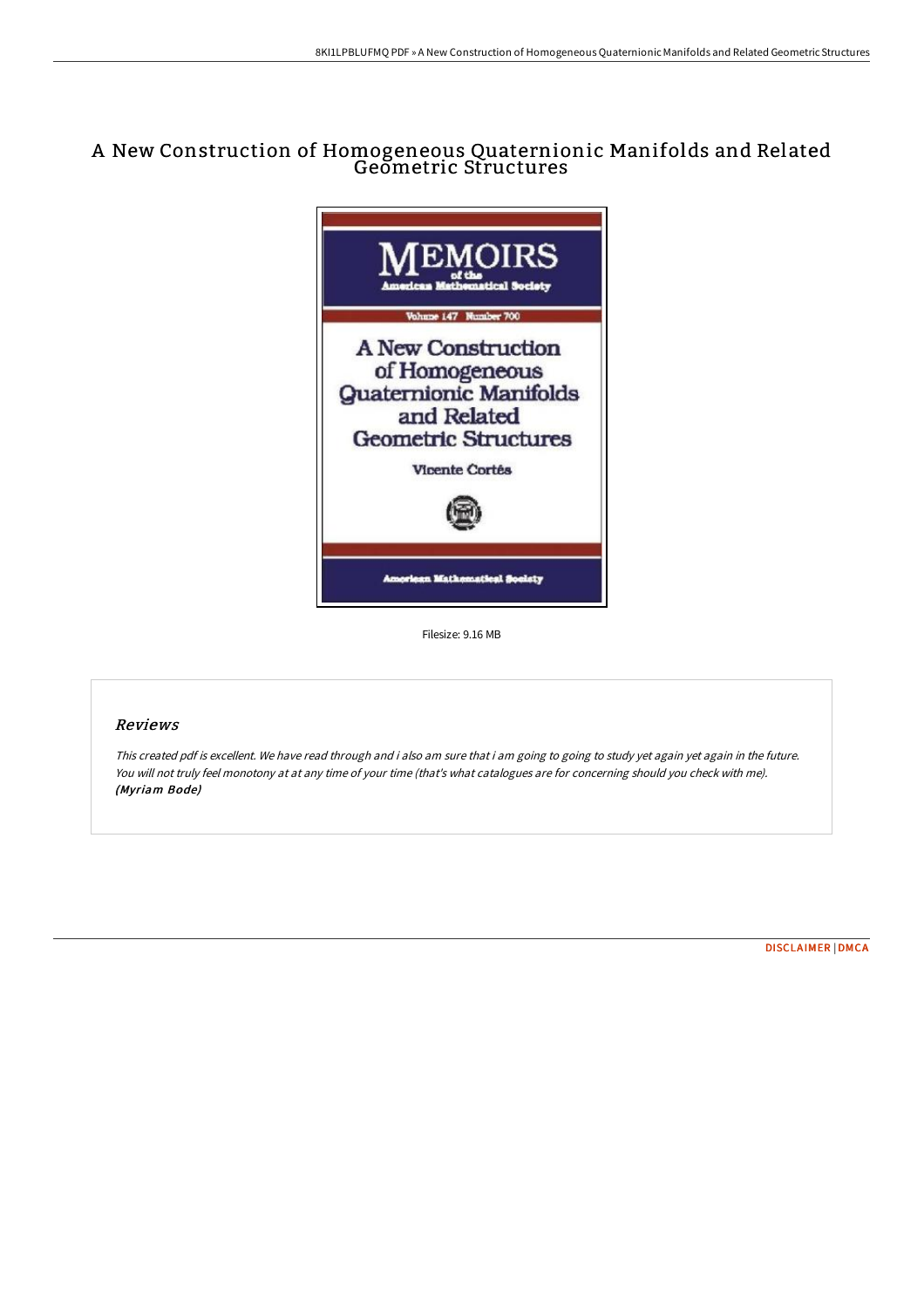## A NEW CONSTRUCTION OF HOMOGENEOUS QUATERNIONIC MANIFOLDS AND RELATED GEOMETRIC STRUCTURES



To save A New Construction of Homogeneous Quaternionic Manifolds and Related Geometric Structures PDF, you should access the web link beneath and download the file or get access to additional information which are related to A NEW CONSTRUCTION OF HOMOGENEOUS QUATERNIONIC MANIFOLDS AND RELATED GEOMETRIC STRUCTURES book.

American Mathematical Society. Paperback. Book Condition: new. BRAND NEW, A New Construction of Homogeneous Quaternionic Manifolds and Related Geometric Structures, Vicente Cortes, Let \$V = {\mathbb R}^\$ be the pseudo-Euclidean vector space of signature \$(p,q)\$, \$p\ge 3\$ and \$W\$ a module over the even Clifford algebra \$C\!\ell^0 (V)\$. A homogeneous quaternionic manifold \$(M,Q)\$ is constructed for any \$\mathfrak (V)\$equivariant linear map \$\Pi: \wedge^2 W\rightarrow V\$. If the skew symmetric vector valued bilinear form \$\Pi\$ is nondegenerate then \$(M,Q)\$ is endowed with a canonical pseudo-Riemannian metric \$g\$ such that \$(M,Q,g)\$ is a homogeneous quatemionic pseudo-Kahler manifold. If the metric \$g\$ is positive definite, i.e. a Riemannian metric, then the quaternionic Kahler manifold \$(M,Q,g)\$ is shown to admit a simply transitive solvable group of automorphisms.In this special case (\$p=3\$) we recover all the known homogeneous quaternionic Kahler manifolds of negative scalar curvature (Alekseevsky spaces) in a unified and direct way. If \$p>3\$ then \$M\$ does not admit any transitive action of a solvable Lie group and we obtain new families of quatermionic pseudo-Kahler manifolds. Then it is shown that for \$q = 0\$ the noncompact quaternionic manifold \$(M,Q)\$ can be endowed with a Riemannian metric \$h\$ such that \$(M,Q,h)\$ is a homogeneous quaternionic Hermitian manifold, which does not admit any transitive solvable group of isometries if \$p>3\$. The twistor bundle \$Z\rightarrow M\$ and the canonical \${\mathrm SO} (3)\$-principal bundle \$S \rightarrow M\$ associated to the quaternionic manifold \$(M,Q)\$ are shown to be homogeneous under the automorphism group of the base.More specifically, the twistor space is a homogeneous complex manifold carrying an invariant holomorphic distribution \$\mathcal D\$ of complex codimension one, which is a complex contact structure if and only if  $\phi$ Pi\$ is nondegenerate. Moreover, an equivariant open holomorphic immersion \$Z\rightarrow\bar\$ into a homogeneous complex manifold \$\bar\$ of complex algebraic group is constructed....

 $\Box$ Read A New Construction of [Homogeneous](http://bookera.tech/a-new-construction-of-homogeneous-quaternionic-m.html) Quaternionic Manifolds and Related Geometric Structures Online h Download PDF A New Construction of [Homogeneous](http://bookera.tech/a-new-construction-of-homogeneous-quaternionic-m.html) Quaternionic Manifolds and Related Geometric Structures